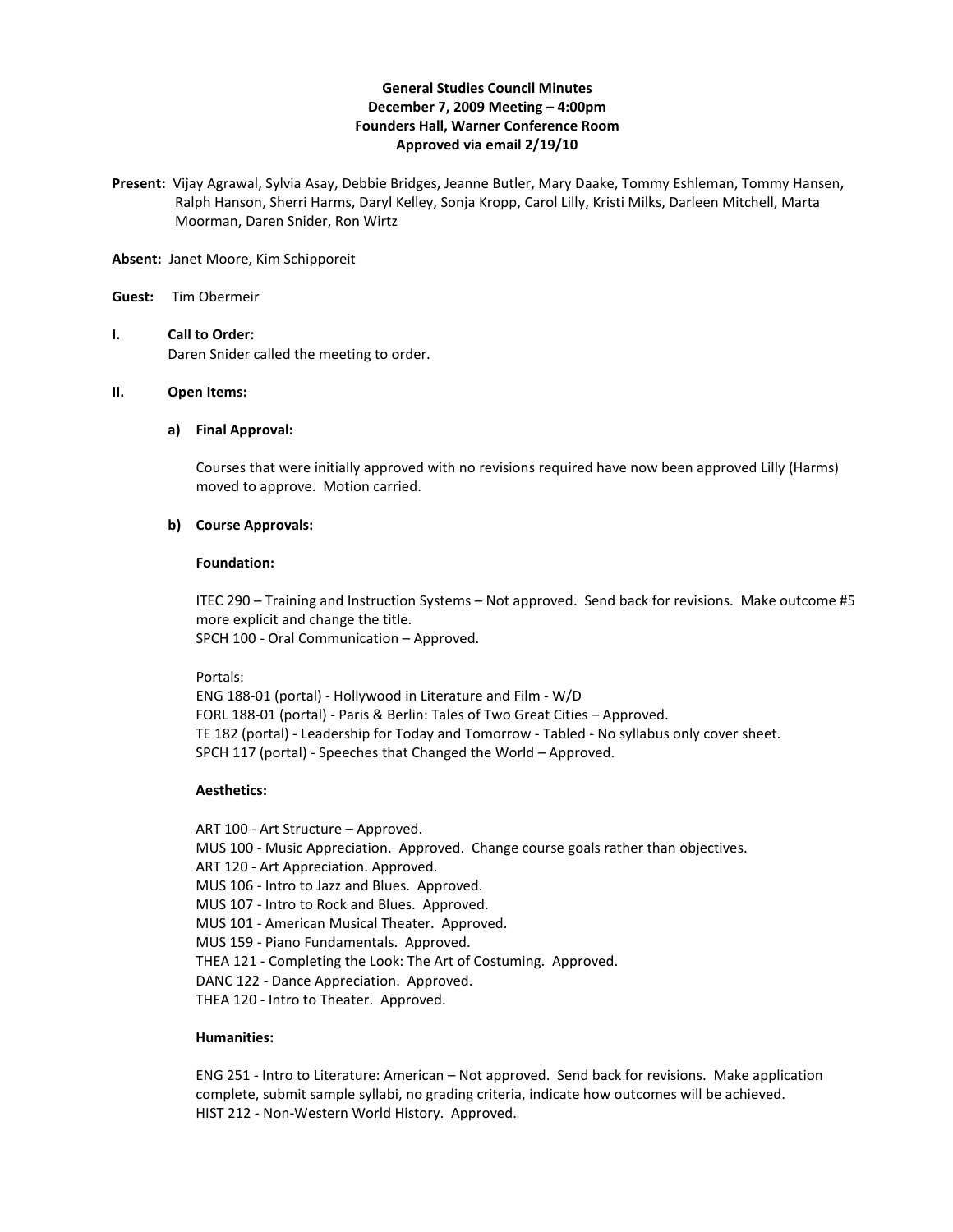ENG 252 - Intro to Literature: Western Civilization – Not approved. Send back for revisions. Make application complete, submit sample syllabi, no grading criteria, indicate how outcomes will be achieved. HIST 215 - Introduction to Latin America – Not approved. Send back for revisions. List specifics of how each outcome will be met.

SPCH 154 - Cross-Cultural Communication – Not approved. Needs to be restructured to meet the new criteria and what primary sources will be used.

ENG 234 - Reading and Writing about Literature – Not approved. Send back for revisions. Make application complete, submit sample syllabi, no grading criteria, indicate how outcomes will be achieved. ENG 253 - Intro to Literature: Non-Western Civilization – Not approved. Send back for revisions. Make application complete, submit sample syllabi, no grading criteria, indicate how outcomes will be achieved. HIST 250 - American History I – Approved.

ENG 235 (H) - American Studies - Tabled

ENG 254 - Intro to Literature: Special Topics – Not approved. Send back for revisions. Make application complete, submit sample syllabi, no grading criteria, indicate how outcomes will be achieved. SPAN 200 & 201 - Intermediate Spanish/French/German I & II – Approved.

SPAN 204/GERM 204 - Culture, Conversation, and Writing – Approved.

ENG 240 - Literary Classics of the Western World - Not approved. Send back for revisions. Make application complete, submit sample syllabi, no grading criteria, indicate how outcomes will be achieved. ENG 280 (H) - Special Topics – Tabled.

HIST 210 - Western Civilization I – Approved.

ENG 250 - Intro to Literature: British – Not approved. Send back for revisions. Make application complete, submit sample syllabi, no grading criteria, indicate how outcomes will be achieved.

HIST 211 - Western Civilization II – Approved.

HIST 251 - American History II – Approved.

### **Social Sciences:**

BFIN 250 - Psychology of Investing – Not approved. Send back for revisions. To specific and too narrowly focused to be a GS course. Need to have current objectives. It is not apparent it is an introductory level course.

CJUS 380 - Minorities in Criminal Justice – Approved.

ECON 270 - Principles of Economics: Macroeconomics – Approved.

SOC 100 - Intro to Sociology. Approved.

ECON 271 - Principles of Economics: Microeconomics – Approved.

FSID 151 - Human Sexual Behavior – Not approved. Needs more explanation on how the learning outcomes are being met.

GEOG 104 - World Regional Geography. Approved.

SOC 250 – Anthropology – Not approved. Clarify how the learning outcomes will be met.

PSCI 110 - Intro to American Politics – Not approved. Clarify how the learning outcomes will be met.

SOWK 335 - Social Policy and Programs - Not approved. Send back for revisions. The course objectives do not meet the distribution.

SPCH 202 - Communication Concepts in Society – Not approved. Send back for revisions. Syllabus does not meet the distribution outcomes. Incorporate the cover letter material into the syllabus.

WSTD 220 - Women's & Gender Studies – Approved.

ECON 100 - Contemporary Economic Issues – Approved.

GEOG 206 - Geography of the United States and Canada – Not approved. Only two of the learning objectives are met. All need to be met.

PSCI 168 - Intro to International Relations. Approved.

PSY 203 - General Psychology. Approved.

PSY 231 - Abnormal Behavior and Society. W/D

CJUS 375 - Comparative Criminal Justice Systems. Not approved. Sent back for revisions. Isn't clear how the learning outcomes will be met.

ETHN 101 - Intro to Ethnic Studies. Approved.

FSID 351 - Marriage and Family Relationships. Approved.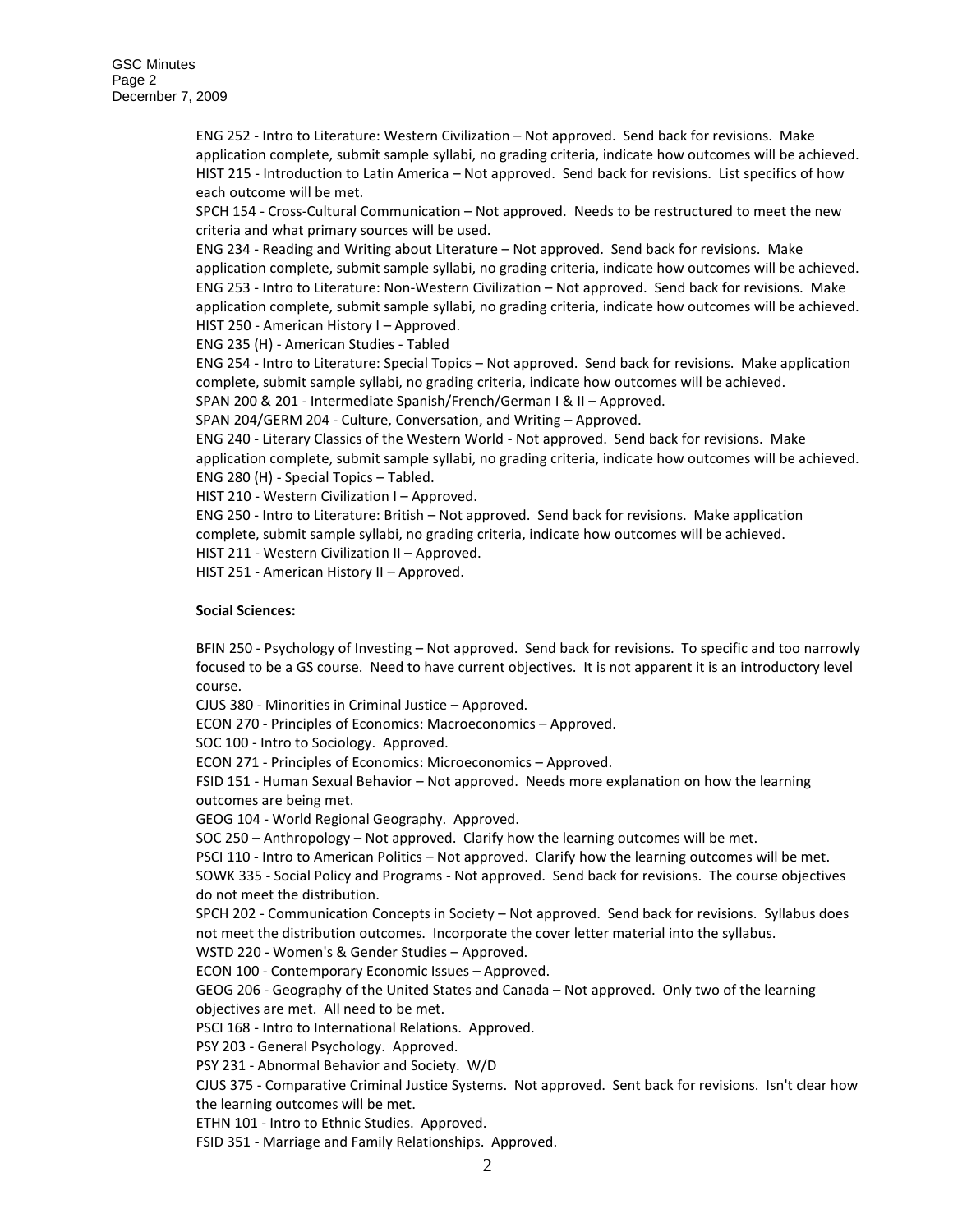GEOG 106 - Intro to Human Geography – Approved. ITEC 210 - Society and Technology – Approved. PSY 230 - Human Development – Approved.

### **Natural Sciences:**

BIOL 215 - Human Physiology – Not approved. Send back for methods for meeting the outcomes listed under each outcome.

CHEM 161 & Lab - General Chemistry II. Not approved. Send back for revisions. Need to add learning outcome #1. Lab is okay.

GEOG 103 - Dynamic Planet: Natural Hazards. Approved.

PHYS 132 - Einstein's Universe. Not approved. Only one learning outcome is met.

PHYS 275 & Lab - General Physics (calculus) I – Not approved. Send back for revisions. Needs to include outcome #1 everywhere and the rest of them in the syllabus.

PHYS 107 - Physical Science for Elementary Teachers – Not approved. Send back for revisions. Missing learning outcome #1. The outcomes need to be the new outcomes.

PHYS 201 - Earth Science – Not approved. Send back for revisions. Need to meet all of the learning outcomes.

PHYS 276 & Lab - General Physics (calculus) II – Not approved. Send back for revisions. Missing learning outcome #1.

BIOL 103 - General Biology – Not approved. Send back for revisions. Uses the old objectives.

CHEM 145 - Intro to Chemistry – Not approved. Send back for revisions. Need to add learning outcome #1.

PHYS 205 - General Physics I - Not approved. Send back for revisions. Need to add learning outcome #1. PHYS 211 - Planetary Astronomy – Not approved. Send back for revisions. Uses the old objectives.

BIOL 105 - Biology I – Not approved. Send back for revisions. Uses old objectives. Meet individual outcomes.

CHEM 150 - Intro to Organic and Biochemistry – Not approved. Send back for revisions. Need to add learning outcome #1.

PHYS 206 - General Physics II – Not approved. Send back for revisions. Need to add learning outcome #1.

BIOL 106 - Biology II – Not approved. Send back for revisions. Need to add learning outcome #1. CHEM 160 & Lab - General Chemistry I – Not approved. Send back for revisions. Need to address learning outcomes.

GEOG 101 - Intro to Physical Geography: The Atmosphere – Approved.

PHYS 100 & Lab - Physical Science – Not approved. Send back for revisions. Need to address learning outcomes.

PHYS 209 – Meteorology – Not approved. Send back for revisions. Need to use new objectives.

BIOL 211 - Human Microbiology – Not approved. Send back for revisions. Need to add learning outcome #1. Need to use new learning outcomes.

GEOG 102 - Physical Geography II: The Lithosphere – Approved.

PHYS 131 - Newton's Universe – Not approved. Send back for revisions. Need to add learning outcome #1 and not all learning outcomes were met.

PHYS 210 & Lab - General Astronomy & Lab – Not approved. Send back for revisions. Not all learning outcomes were met. Need to use new learning outcomes.

# **Analytical & Quantitative Thought:**

BMIS 182 - Software Productivity Tools. Not approved. Send back for feedback and Sherri and Jan will work with Vijay for revisions.

CSIS 111 - Applied BASIC Programming – Not approved. Send back for revisions. Syllabi need to better explain how it is meeting the objective and how it fits in the category. CSIS 130 - Intro to Computer Science – Approved.